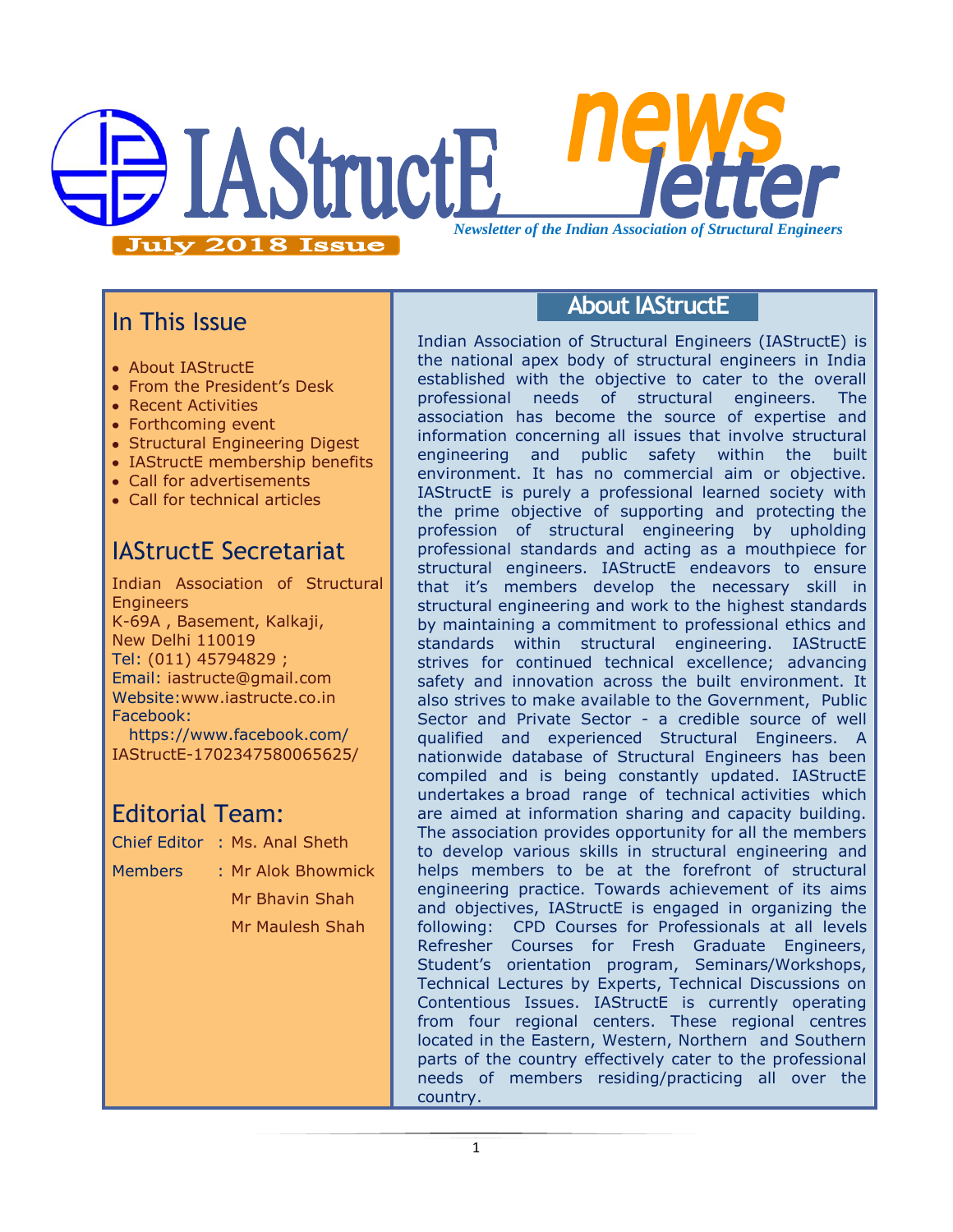# From the President's desk



Dear Friends,

I am pleased to inform you that IAStructE has successfully organized a number of events in different cities in India, the information of which is given in this Newsletter.

You are aware that IAStructE is organizing a Refresher Course on "Concrete Bridge Design Using – Code of Practice for Concrete Road Bridges (IRC 112)", starting from 18th August 2018, which will be concluded on 06 October 2018. It shall be held in New Delhi. Interested members should send their

registration to the Secretariat at the earliest as the seats are limited.

IAStructE is also organizing an International Seminar on Earthquake / Wind Resilience in Buildings and Bridges with Vibration Control – Base Isolation and Dampers during 14-15 September 2018 at New Delhi. The Speakers from Japan, USA and other countries are invited to deliver the lectures on the latest technologies and trends in building earthquake resilience through vibration control. The members who have interested to participate should send their nomination to the Secretariat at the earliest. The information of both the events has also been uploaded on IAStructE website [www.iastructe.co.in.](http://www.iastructe.co.in/)

I am pleased to inform you that the July issue of Structural Engineering Digest (SED) is in under print and you will get the copy of the journal very soon. Meanwhile, I would once again request you to contribute articles, case studies & advertisement for the October issue.

You are requested to circulate the information of the upcoming events among your contacts & engineers friends who may be interested in attending these technical events. Your views, comments, and suggestions on various aspects of IAStructE are welcome.

Best Regards

Manoj Mittal

### **Recent Activities**

#### **Technical Lecture**

1. A Technical Lecture by Mr Pankaj Mehta, Managing Consultants, Accord Engineering Services on the topic "Structural Analysis Of Hyperboloid Shaped Roof" was organized on 26<sup>th</sup> July 2018 CDC, India Habitat Centre, Lodhi Road, New Delhi.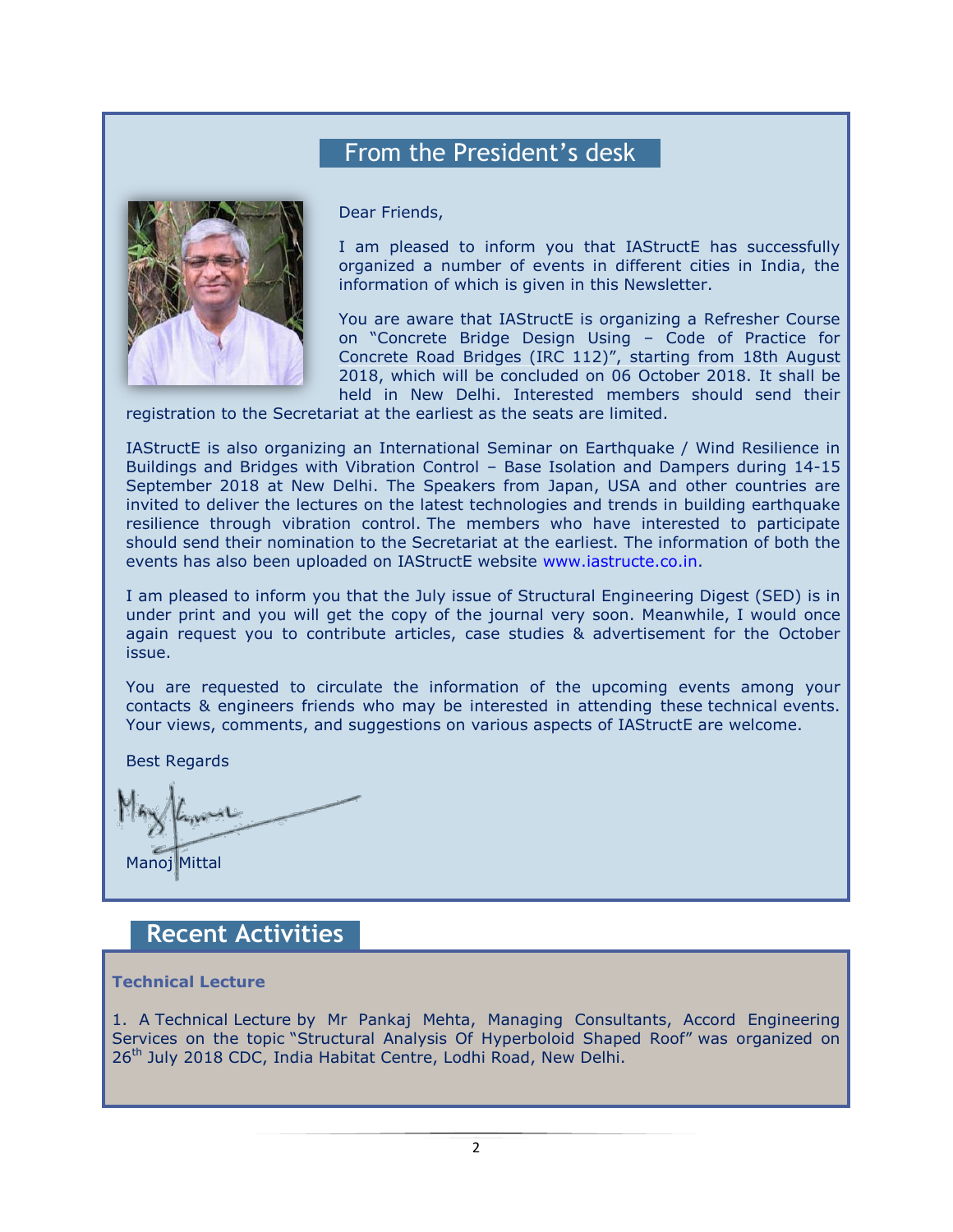### **One Day Workshop at Hyderabad**

Earthquake Engineering Research Centre, IIIT Hyderabad in association with IAStructE has organised a one day workshop on "Impact of Revised Provisions of IS893(I) on Earthquake Resistant Design of Buildings" on 7th July 2018. Over 40 people attended the workshop. Dr. Rupen Goswami, IIT Madras, Dr. R. Pradeep Kumar, Professor Chairman Telangana State Centre IAStructE, and Prof. Sunitha P. of IIIT Hyderabad delivered lectures.

First lecture was on general introduction of code and salient features of new revision, delivered by Dr. Sunitha. Second and third lectures were delivered by Dr. Rupen, on irregularities and dynamic analysis, respectively. Fourth lecture was delivered by Dr. Pradeep, was on simplified procedure on liquefaction and SSI effects. Last lecture was discussion on proposed draft commentary by IAStructE.

Participants from industry, academia and government agencies participated actively with all the speakers throughout the workshop.

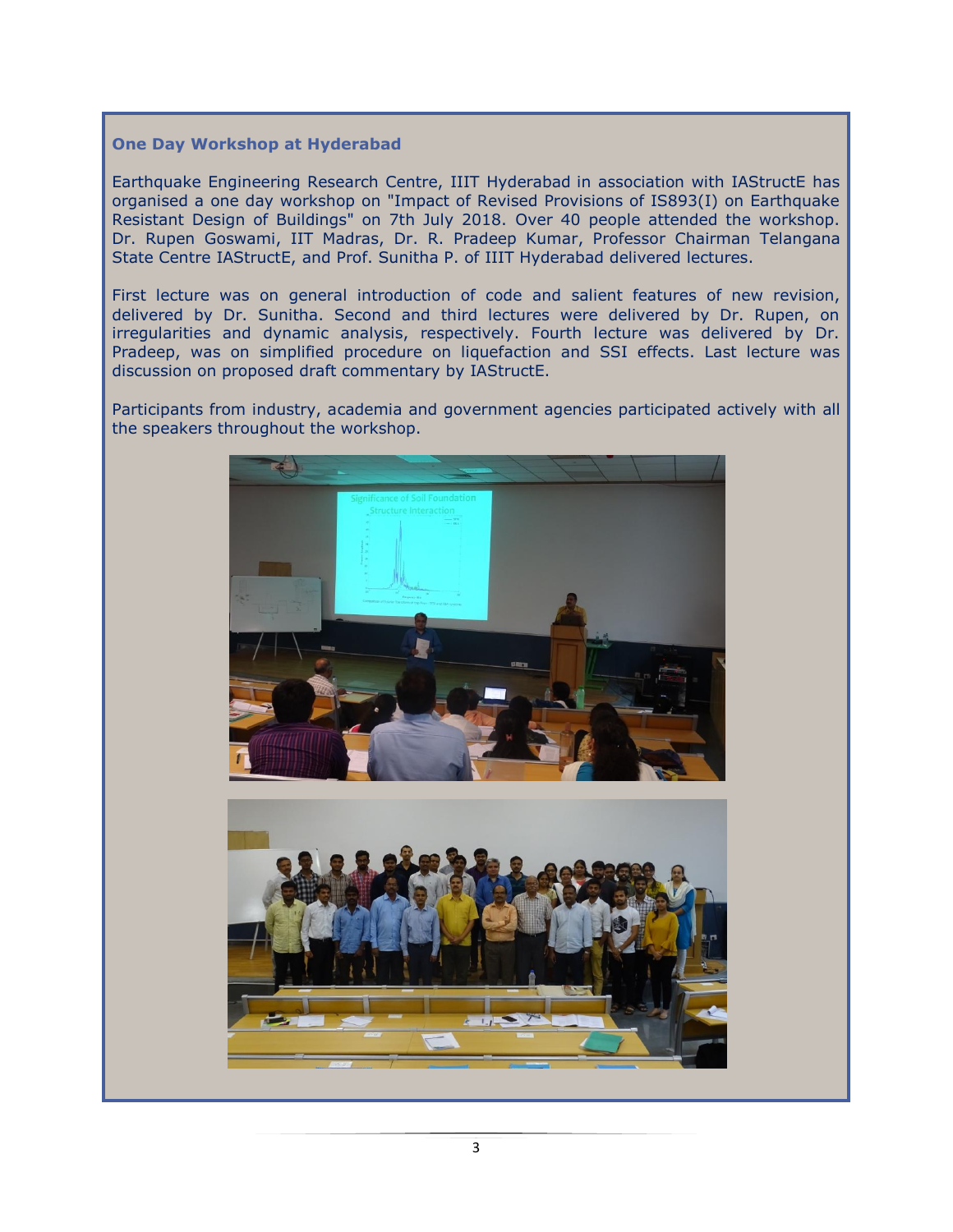### **One Day Workshop at Chandigarh**

The one day workshop on "Planning, Design and Construction of Elevated Grade Separator between Chandigarh & Kharar" was organized by the Indian Association of Structural Engineers (IAStructE) in association with Civil Engineers Academy & Research Centre (CEA&RC) on 28<sup>th</sup> July 2018 at Chandigarh. It was attended by more than 90 participants from various organizations. The workshop was very well appreciated by all the participants. The visit to project site was also organized after the event. Lectures were delivered by the following eminent speakers.

- 1. Mr. Alok Bhowmick, Honorary Secretary, IAStructE and Managing Director, B&S Engineering Consultants Pvt. Ltd.
- 2. Mr. Inderjit Ghai, Chairman, CEA&RC, Panchkula
- 3. Mr. Sanjay Kumar Jain, CEO, B&S Engineering Consultants Pvt. Ltd., Noida
- 4. Mr. T.B. Singh, DGM Construction Cum Project Manager, L&T-Construction-TIIC
- 5. Mr. V.K. Sawal, CE (RETD.) Haryana, PWD B&R



#### Some Glimpses of the event

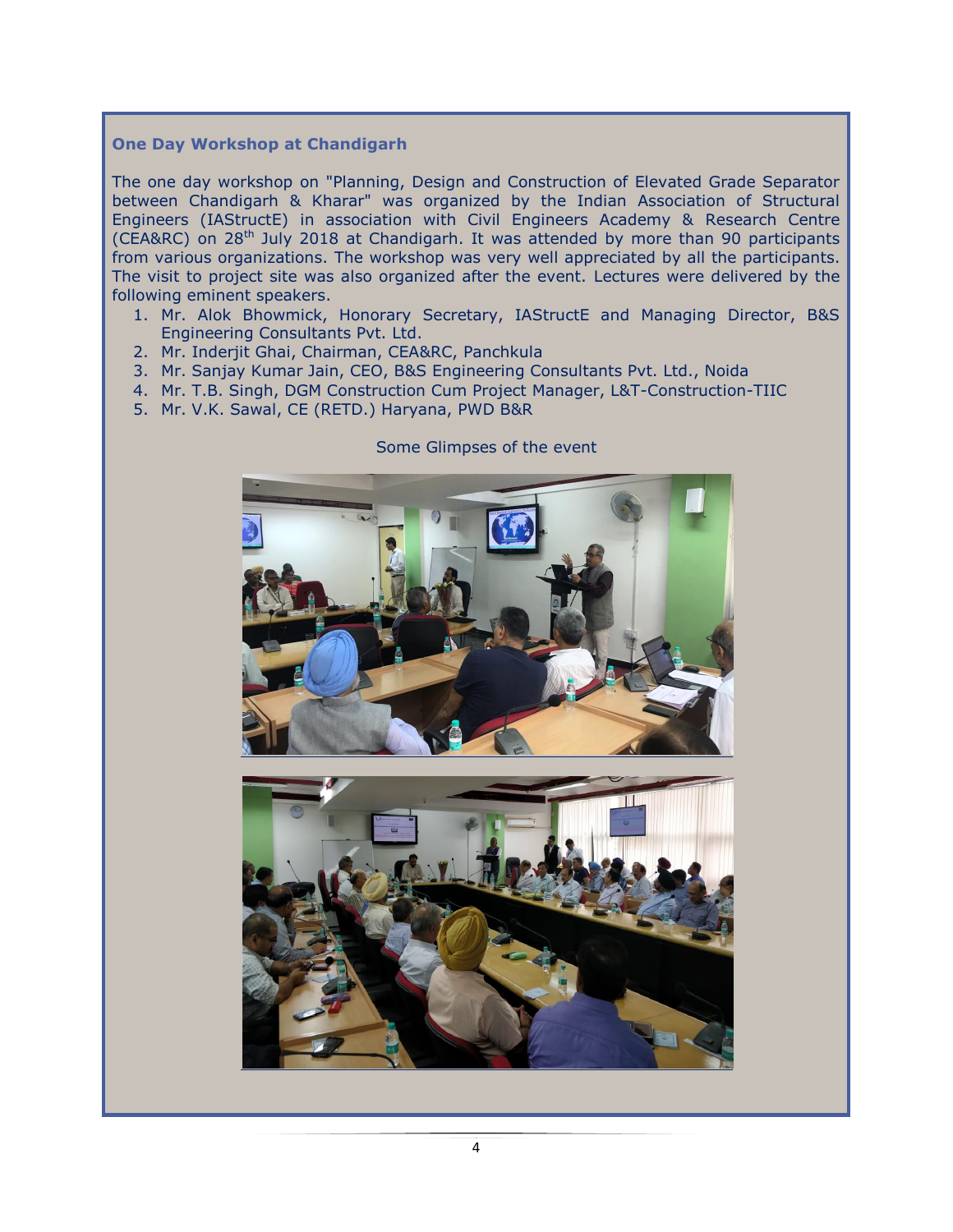

### **Evening Seminar at New Delhi**

The Seminar on Evolving Trends in Seismic Design of Post Installed Connections in Concrete to ensure Safety under Seismic Conditions was organised by Hilti India Pvt Ltd with the support of Indian Association of Structural Engineers (IAStructE) on 27th July 2018 at New Delhi. It was attended by more than 150 participants. Lectures were delivered by the following speakers:

- 1. Mr. Vinay Gupta, GC member IAStructE
- 2. Ms. Sangeeta Wij Vice President (N) IAstructE
- 3. Mr Amol Singh, Hilti India Pvt Ltd



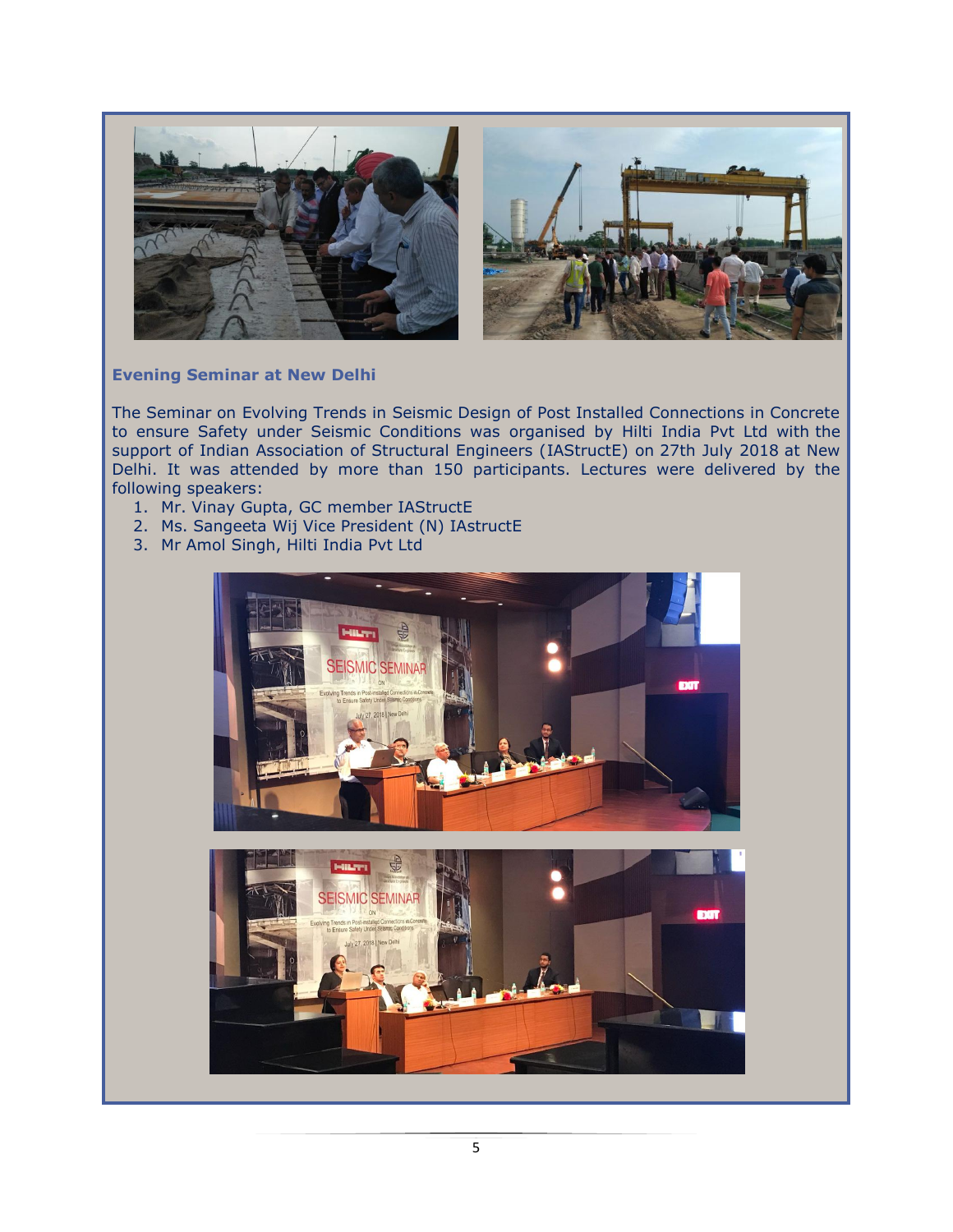### Forthcoming event

### **Refresher Course**

Refresher Course on "**Concrete Bridge Design Using Code of Practice for Concrete Road Bridges (IRC 112)**" is starting from 18th August 2018, which will be concluded on 06 October 2018. The lectures will be held on every Saturday morning from 9.00 AM to 01.15 PM. Each lecture will be of 2 hours. The venue shall be PHD Chamber of Commerce & Industry, PHD House, 4/2 Siri Institutional Area, August Kranti Marg, New Delhi. Course participation fee shall be Rs.10,000/- for non-members and Rs. 7,500/- for IAStructE/IRC members. In view of limited seats (maximum 80 seats) in the course you are advised to send your confirmation at the earliest possible. For further details and enquiry and for your registration, you may like to contact the IAStructE Secretariat, Tel: 011-45794829, Email: [iastructe@gmail.com](mailto:iastructe@gmail.com)

### **International Seminar**

International Seminar on Earthquake / Wind Resilience in Buildings and Bridges with Vibration Control – Base Isolation and Dampers is scheduled to be held on 14-15 September 2018 at Civil Services Officers" Institute (CSOI), Vinay Marg, Chanakyapuri, New Delhi 110021. International experts from Japan and USA have already confirmed their participation. Also Indian experts who are familiar with the subject will also be invited to share their experience. These experts will shed light on the latest technologies and trends in building earthquake resilience through vibration control. and to deliver the lectures on the following topics:

- i) Global Trends in Vibration Control Recent earthquakes and next concept for earthquake design including Case Studies
- ii) Performance of Buildings with and without Vibration Controlled Devices during major Earthquakes including Case Studies.
- iii) Quantifying Resilience in Buildings & Bridges as per FEMA &REDi
- iv) Performance of Bridges in major earthquakes with and without vibration control devices during major Earthquakes/ wind events including Case Studies
- v) Formulation of Indian Code on Vibration Control--Emulation and Value Addition

Interested professional may contact IAStructE Secretariat [\(iastructe@gmail.com\)](mailto:iastructe@gmail.com) for further details or visit [www.iastructe.co.in](http://www.iastructe.co.in/) for downloading the brochure. Registration fee shall be Rs. 8000/- for IAStructE members, Rs 5000/- for Students and Rs.10,000/- for nonmembers. Group discount of 10% shall be available in case there are more than 3 number of participants from the same organisation.

### Structural Engineering Digest

The technical articles, research reports, project report, case studies etc. on a topic of relevant to Structural Engineering are invited for October issues of Structural Engineering Digest (SED). The article, along with the photograph and brief resume of the Author may be sent to the Secretariat at [iastructe@gmail.com](mailto:iastructe@gmail.com) latest by 30<sup>th</sup> August 2018.